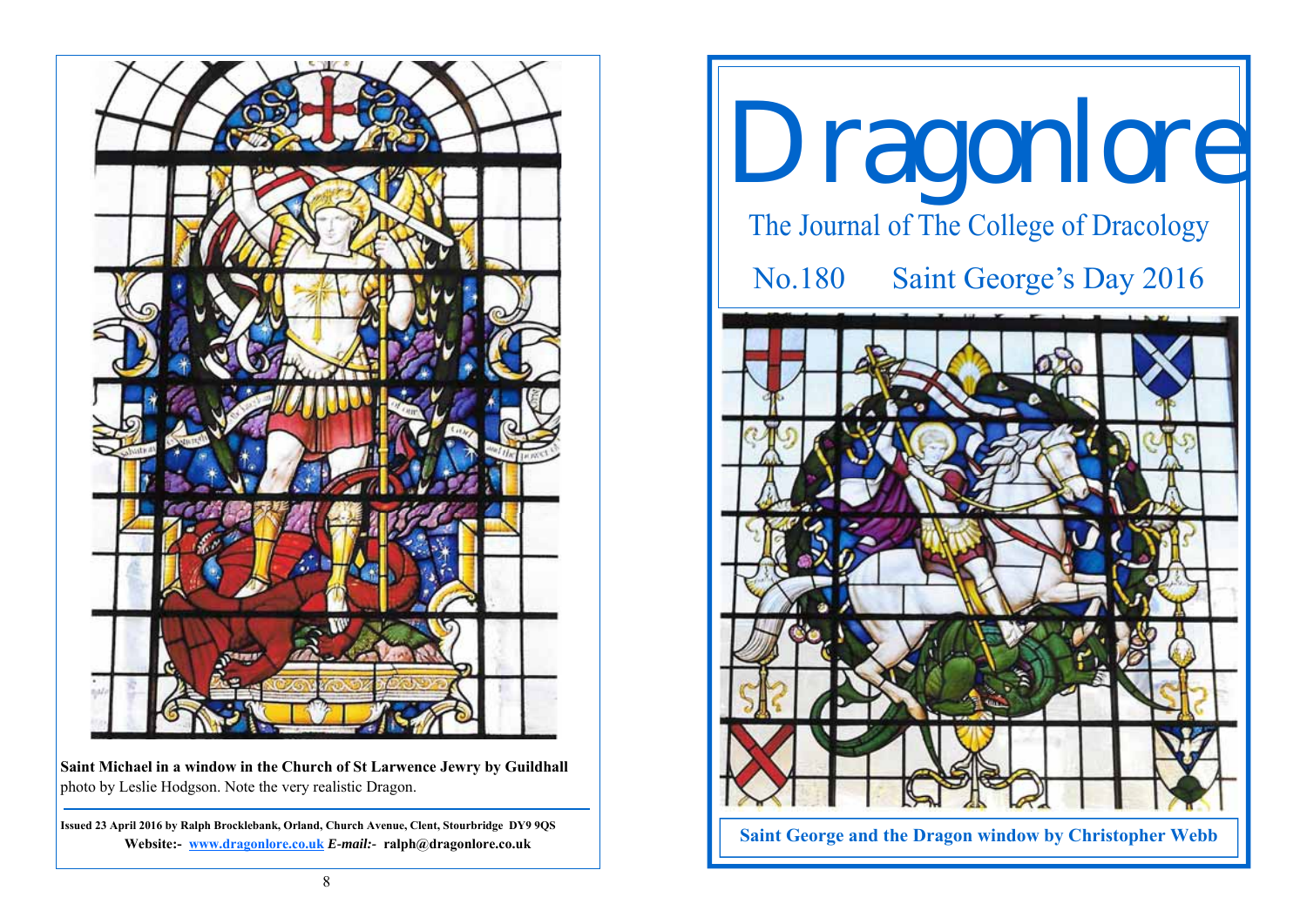

## **The College of Dracology for the Study of Fabulous Beasts**



*Sadly we record the death of Tony Ryan of Bath, a keen heraldist and loyal supporter of Dragonlore, and we welcome to our number Maxwell Craven of Derby.*  The picture on the cover is from the Church of St Lawrence Jewry by Guildhall, which was re-built 1954-7 with windows by Christopher Rahere Webb (1886-1966). Another of his windows in the same church, of Saint Michael, is on the back page. Our thanks are due to **Leslie Hodgson** who took the pictures on a visit to London. George became the Patron Saint of England following the Crusades, replacing a sequence of Englishmen. Although a foreigner, he has probably received more veneration than any of his predecessors, and has become a favourite subject for many artists.

The celebration of St George's Day as a national festival is becoming quite common, and vivid re-enactments of his fight become ever more adventurous. The one below takes place at Wrest Park in Bedfordshire, this probably being the dress rehearsal, as it appeared in *The Mail on Sunday* on the Tenth of April, two weeks before the festive day itself.





**Heraldry in Canada, Vol 50 N0 1, 2016** has on the cover a pair of Red-Winged Polar Bears supporting the arms of the Canadian Society of Immigration Consultants (*above*) which are a bit more believable than the Raven-Bears of the Canadian Heraldic Authority, but perhaps only marginally fabulous – they may be just bears in fancy dress. The Canadians have a proud record of inventing fantastic hybrid creatures, some of which push the boundaries of believability beyond bearing, but as a new heraldic jurisdiction they are entitled to make up their own rules as they go along. On inside pages one my find a Salamander, two Pelicans in Their Piety and a Unicorn.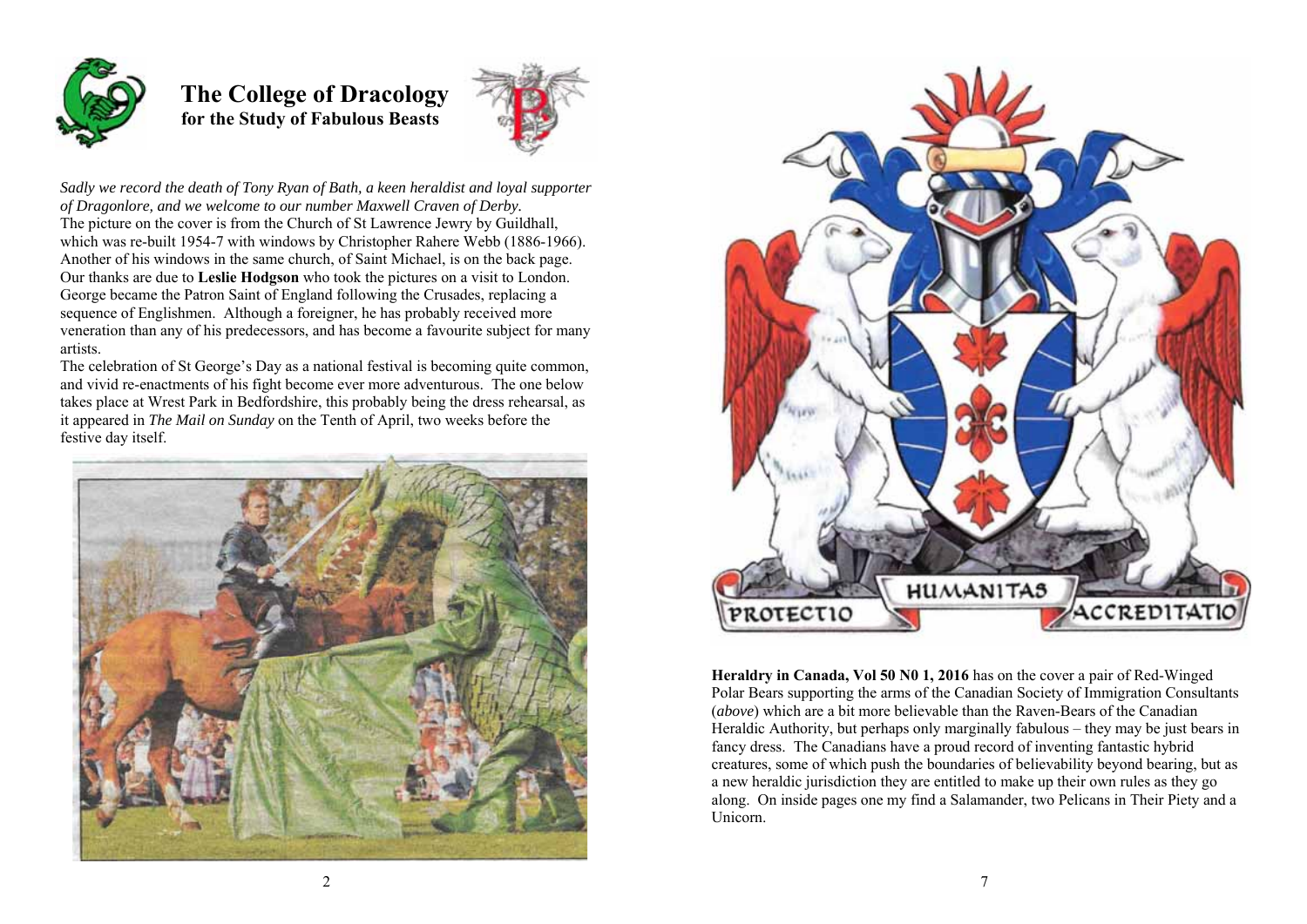**The Coat of Arms No 230, Autumn 2015** (came in April) has, for us, just a couple of sketchy Griffins as quarters in the arms of Daniel Parke Jr. (*right*).



**Gonfanon Vol 27, No 1, Spring 2016** (came in April) has the

arms of the former Prime Minister Pierre Elliott Trudeau with its Griffin crest (*right*). Now that his son Justin has been elected to the same office, having inherited these arms, the question arises as to what to do with the Prime Ministerial cadency mark, also inherited but now earned anew. Double it?



**Saint George and the Dragon from an icon (circa 1600)** 



This is from an icon presented to the Dean and Canons of Windsor by Gerald Wellesley in the nineteenth century. Note the Princess in the background (where is her little dog?) and the King and Queen watching from the castle tower, in accordance with tradition. The Dragon is unusual anatomically, having some features more mammalian than reptilian, such as the hairy legs and paws, the lack of scales on the skin and the little horns on his head.